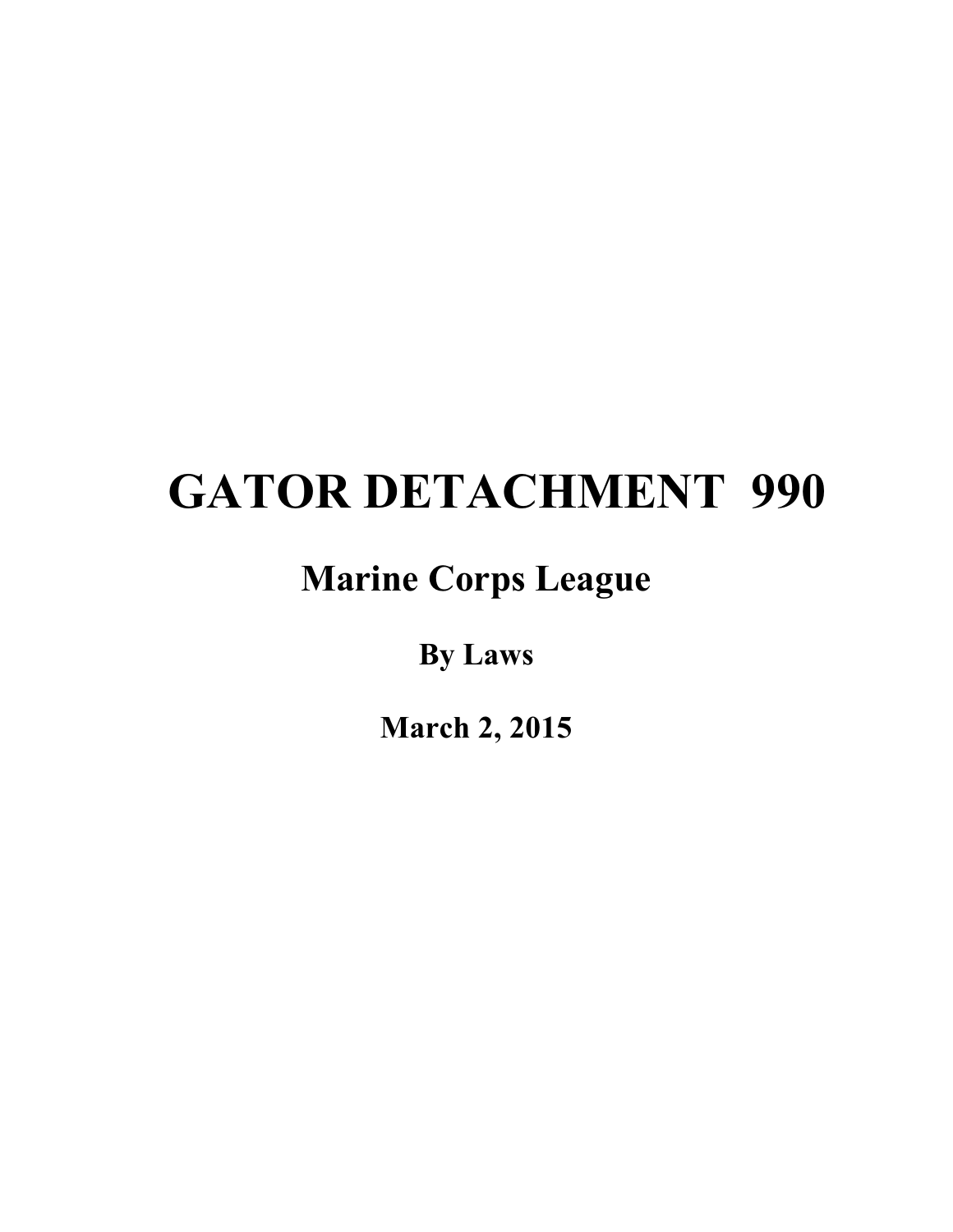#### GATOR DETACHMENT 990 Marine Corps League BY-LAWS

#### PREAMBLE

 BE IT KNOWN THAT ON THE 24TH DAY OF MARCH 1998, WE, A BAND OF BROTHERS, FORGED IN THE FIRE OF THE CORPS OF UNITED STATES MARINES, DID ESTABLISH THE GATOR DETACHMENT OF THE MARINE CORPS LEAGUE. THE GATOR DETACHMENT IS A NON-PROFIT FRATERNAL ORGANIZATION DEDICATED TO THE FURTHERANCE OF COMMUNITY KNOWLEDGE OF UNITED STATES MARINE TRADITIONS AND SERVICE TO OUR COMMUNITY AND COUNTRY. WE STRIVE TO PRESERVE THE ESPRIT AND COMRADERY OF OUR CORPS. WE REMAIN SEMPER FIDELIS.

#### ARTICLE I **ORIENTATION**

SECTION 100

A. NAME. : This detachment shall be known as the "GATOR DETACHMENT 990 OF THE MARINE CORPS LEAGUE". The name reflects the pride in the local community for which the League provides support and from which the detachment draws its members. The name reflects the scope of the membership which is not limited to one city or county but rather the area of North Central Florida affectionately known as Gator Country.

B. DATE OF ESTABLISHMENT: 24 March 1998, the 223rd year of our Corps and the 222nd year of our Country.

C. LOCATION AND TIME OF MEETINGS: The Detachment Commandant shall ensure that the time and place of all general membership meetings are made known to the members and invited guests. The time and place

> Gator Detachment 990 By Laws November 25 2014 Page 2 of 18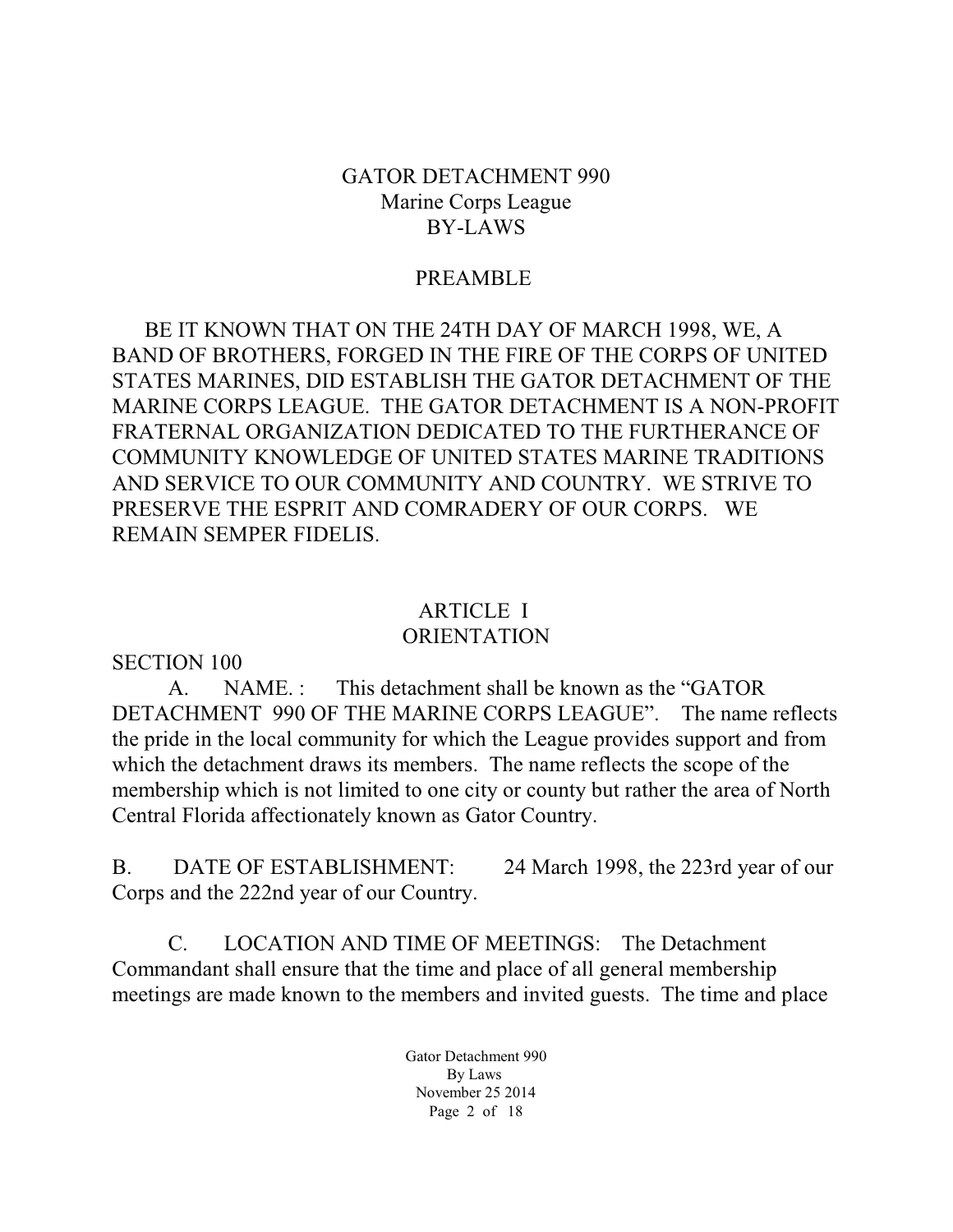of the next general membership meeting will be published at least three (3) weeks prior to the subject meeting. The time and place will be determined by the Detachment Commandant and may change from time to time as necessary.

D. MAILING ADDRESS AND PHONE NUMBER: The Gator Detachment shall maintain an active mailing address and email address. These may be changed from time to time as required and will be published to the membership as necessary.

#### ARTICLE II. **MISSION**

IT IS THE MISSION OF THE GATOR DETACHMENT OF THE MARINE CORPS LEAGUE TO PRESERVE THE TRADITIONS OF THE UNITED STATES MARINE CORPS, TO PROVIDE SERVICE AS CONCERNED CITIZENS TO OUR GATOR COMMUNITY AND OUR COUNTRY, AND FULFILL THE MISSION STATEMENT OF THE MARINE CORPS LEAGUE.

#### ARTICLE III. **EXECUTION**

Section 300

A. GOALS: To pursue our mission the following goals are established for the Gator Detachment and all its members;

1. To preserve the traditions and promote the interests of the United States Marine Corps.

2. To band all Marines, active, reserve, retired or discharged, and all interested individuals together in fellowship.

3. To fit its members for duties of citizenship and promote the ideals of freedom and democracy.

4. To hold sacred the memories of those who have given their lives for their country and to preserve the history they made.

5. To aid voluntarily, all Marines, their families and our community.

Gator Detachment 990 By Laws November 25 2014 Page 3 of 18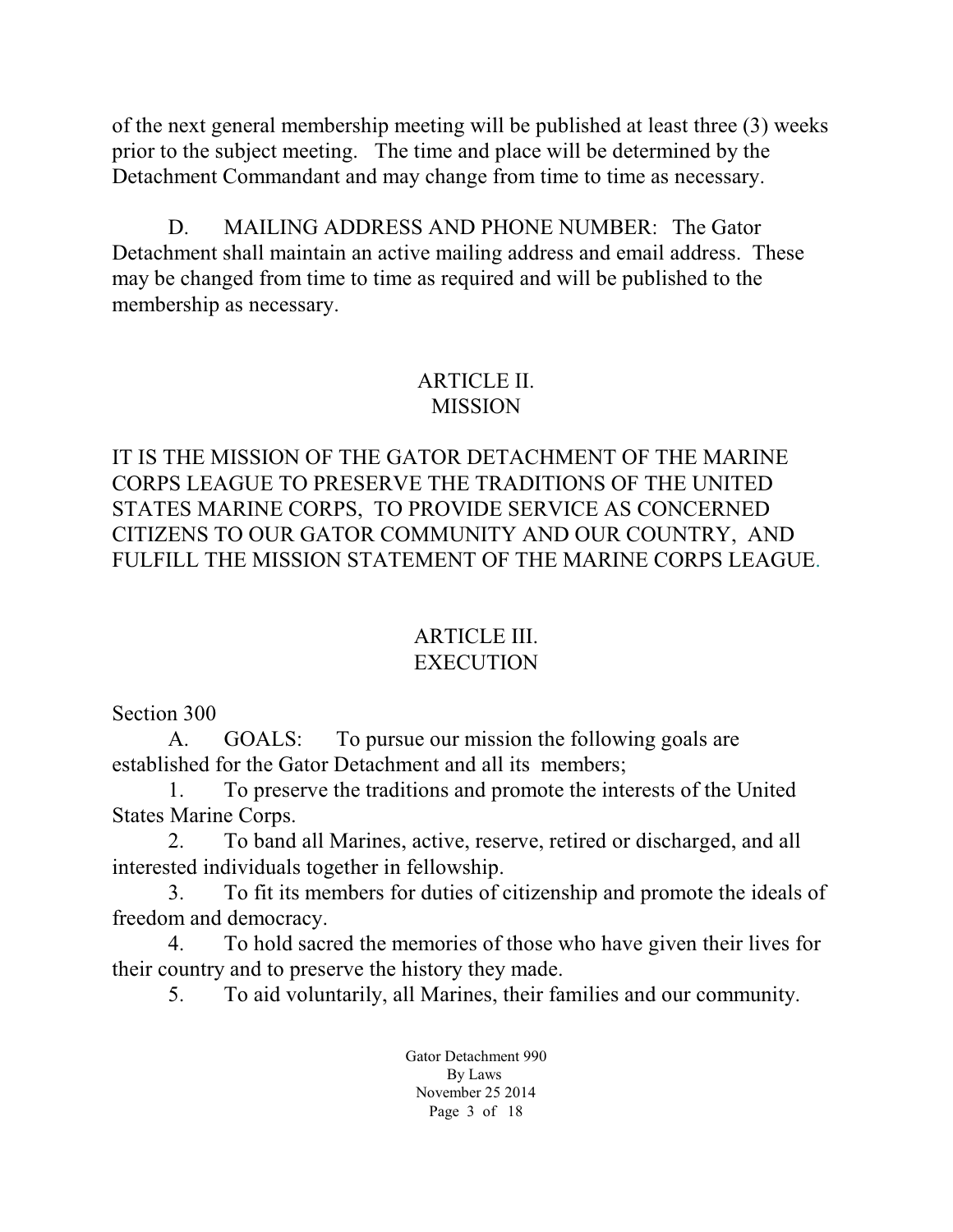6. To aid all veterans and veterans issues that present themselves in the Gator community.

7. To observe historical anniversaries on all occasions of special meaning to Marines.

8. To observe historical anniversaries of significance to all veterans on the occasions of special meaning to all veterans.

B. CONDUCT OF MEETINGS

1. General membership meetings will be held on a regular basis, time and place to be published to the membership.

2. General membership meetings will be held in compliance with National Marine Corps League guidelines and Roberts Rules of Order.

3. Only members in good standing or prospective members may attend meetings, except where the Commandant declares the meeting open to the public and authorized guests.

4. Special meetings of the General Membership may be called at any time by the Commandant, as long as the membership is provided at least three (3) weeks notice prior notice of the meeting.

5. Special meetings of committees or of the Board of Trustees may be held as required upon proper notification of the members of the group meeting at least one (1) week prior to said meeting.

6. At all meetings of the general membership of the Gator Detachment 990, the Detachment Charter, the National Colors, the Marine Corps Colors and a Bible should be displayed at all times the Detachment meeting is in progress.

7. At least ten regular members in good standing of the Gator Detachment 990 need to be present at the meeting to establish a quorum for business to be conducted.

8. Voting. (a). Regular members and associate members may participate and vote on all matters that may, from time to time, come before the membership, however associate members cannot vote in the annual election of officers or membership applications.

(b). Associate members will not count toward the meeting of a quorum necessary to conduct business.

(c). Proxy voting and or absentee voting is not allowed at any time.

Gator Detachment 990 By Laws November 25 2014 Page 4 of 18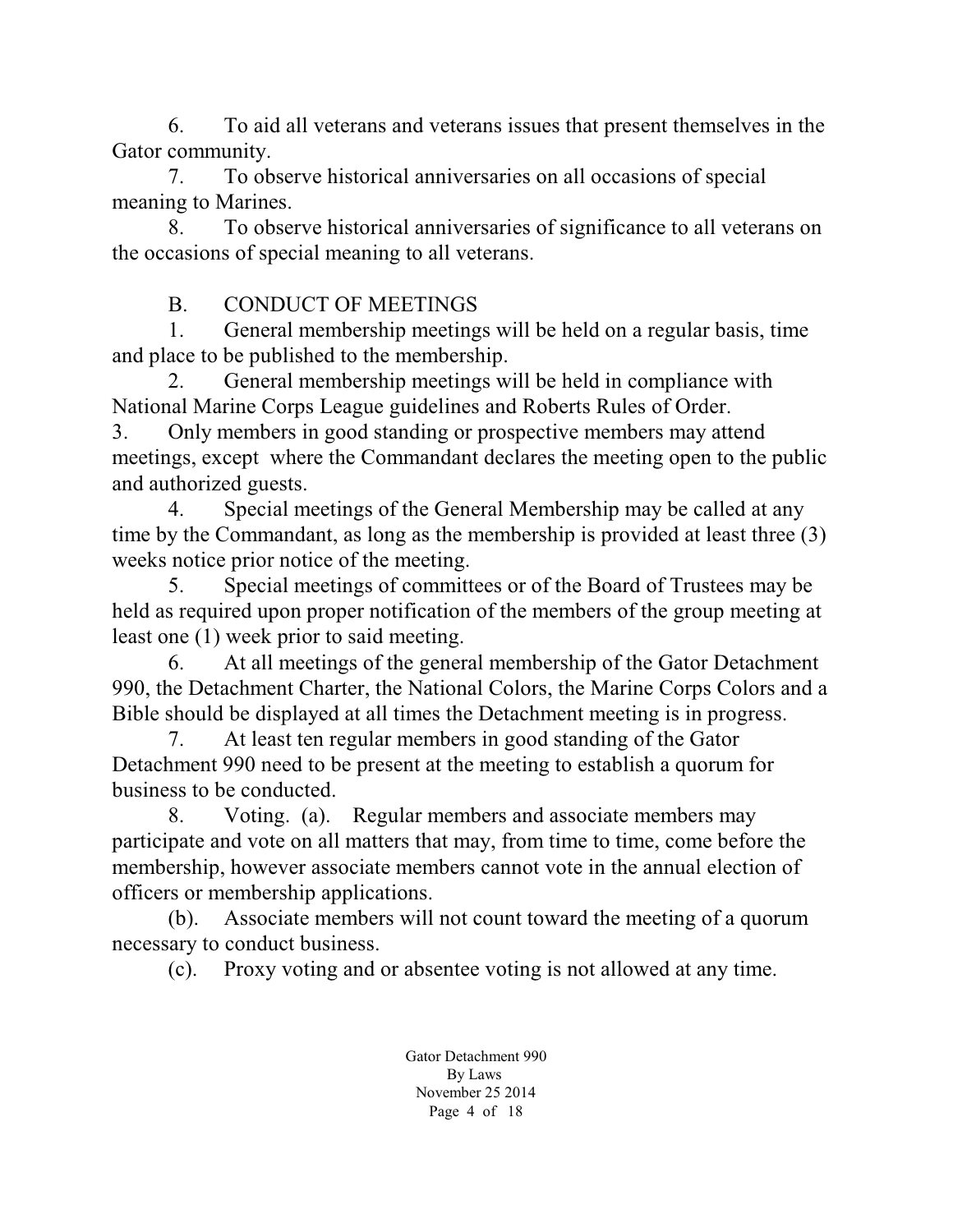C. FUNDING

1. DUES:

(a) Payment of dues will be consolidated with National and Department Marine Corps Leagues dues. The Detachment Paymaster will collect all dues and disperse moneys to the National and Department organizations as required.

(b) The Gator Detachment shall make every effort to keep dues at a minimum.

2. BANK ACCOUNT : The Gator Detachment shall maintain a bank account. Such account shall require two officers to authorize expenditures, normally the Detachment Commandant and Paymaster or another Board of Trustee member.

3. EXPENDITURES:

(a) The Commandant may authorize expenditures up to \$100.00. Expenditures in excess of \$100.00 must be approved by the Board of Trustees prior to the expenditure being made.

(b) Expenditures in excess of \$100.00 originating from the membership must be presented to the Board of Trustees at least one week prior to the meeting of the Board of Trustees which proceeds the meeting of the membership where it will be offered for vote.

(c) Expenditures in excess of \$200.00 must be presented to the Board of Trustees at least one week prior to meeting of the Board of Trustees which proceeds the meeting of the membership where it will be offered for a vote. The Board of Trustees will evaluate the request and prepare a report to the membership reflecting the nature of the expenditure regarding the mission of the Marine Corps League and Gator Detachment 990. This report will also address the effects on the budget of the Detachment.

4. BUDGET

(a) The annual budget will be prepared by the Budget Committee and submitted for a vote of approval by the General Membership.

(b) The proposed budget shall be presented to the General Membership at a regularly scheduled meeting that occurs at least three (3) weeks prior to the meeting where it will be voted on by the General Membership.

> Gator Detachment 990 By Laws November 25 2014 Page 5 of 18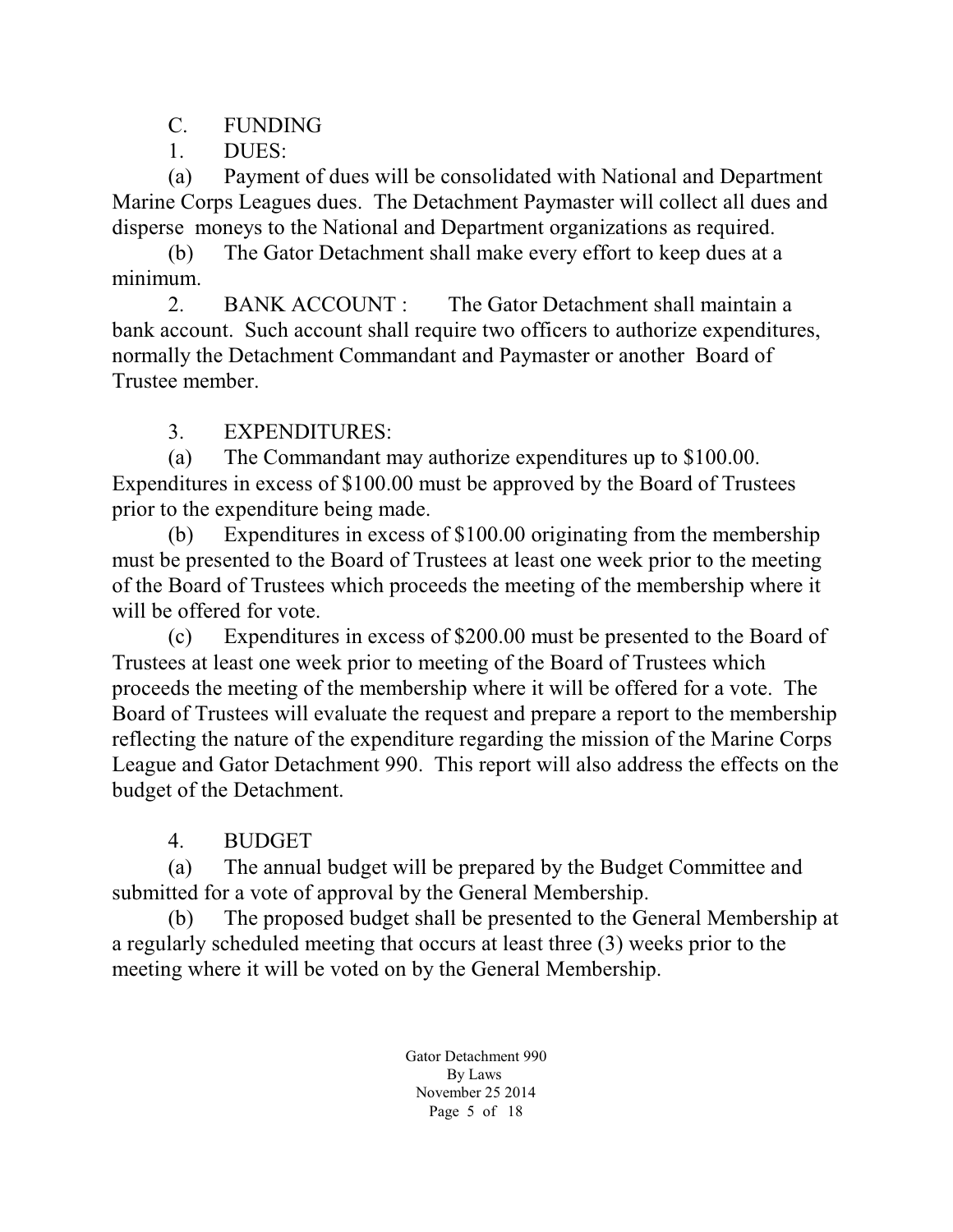(c) The Budget Committee will be appointed by the Commandant with the advice and consent of the Board of Trustees.

(d) The fiscal year of the Detachment shall run from July 1 through June 30 of the following year.

# 5 FUND RAISING ACTIVITIES

(a) All fund raising for, by or connected in any way with the Gator Detachment 990 must be approved by the Board of Trustees, or the General Membership during a properly scheduled meeting of the membership, prior to the commencement of any such activities.

(b) Any fund raising activity will comport with the goals and purposes of the Gator Detachment 990.

(c) Any fund raising activity shall comply with all of the Marine Corps League National, Department and Detachment rules and regulations for such activities. All National, State and Local Ordinances shall be complied with and all required licenses and permissions shall be acquired prior to the commencement of such activities.

(d) All funds raised will be deposited into the Detachment Bank Account and records maintained of all expenses connected to the fund raising.

(e) Reimbursement of expenses must be authorized by the Commandant and Paymaster or by general consensus of the membership prior to the expenditure. Reimbursement of expenses may be pre-authorized when appropriate.

6. BONDING OF OFFICERS: All persons who handle money for the Gator Detachment must be bonded. The Detachment Commandant and Paymaster are automatically covered under a blanket bond paid for by national headquarters. Any other member of the Detachment Authorized to handle funds will also be covered by the blanket bond paid for by national headquarters. They will be so designated in writing by the Detachment Commandant prior to handling any Detachment Funds.

7. CONTRACTING AUTHORITY: The Detachment Commandant has authority to enter the Gator Detachment into contracts for services. All contracts for more than \$100.00 must be approved by the Board of Trustees and vote of the

> Gator Detachment 990 By Laws November 25 2014 Page 6 of 18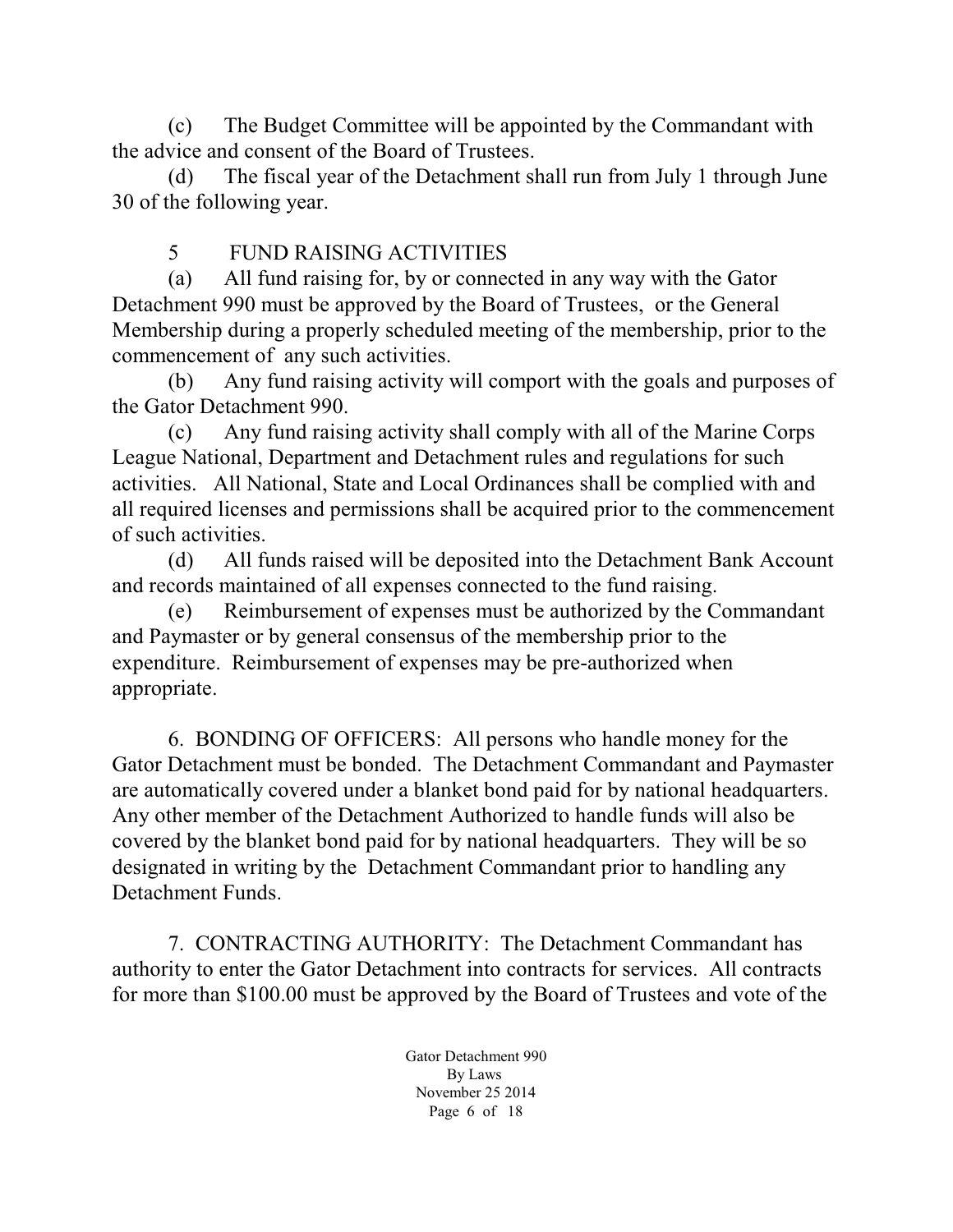General Membership during a properly scheduled meeting of the Detachment, prior to their taking effect.

#### ARTICLE IV. ORGANIZATION

#### SECTION 400 OFFICERS AND DUTIES

A. DETACHMENT COMMANDANT: The Detachment Commandant directs all Gator Detachment activities within the community, conducts all Gator Detachment meetings, and serves as advisor to all committees. This officer administers the oath to all new members and conducts the installation of new officers. This officer ensures that all activities of the Gator Detachment comport with the goals and mission of the Gator Detachment, Department of Florida Marine Corps League and the National Marine Corps League.

B. DETACHMENT SENIOR VICE COMMANDANT: The Detachment Senior Vice Commandant shall assist the Detachment Commandant in all his duties. This officer shall take over in the absence of the Detachment Commandant those duties necessary for the normal function of the Detachment. This officer shall perform such other duties as required by the Commandant.

C. DETACHMENT JUNIOR VICE COMMANDANT: The Detachment Junior Vice Commandant shall create and promulgate such programs and incentives as are necessary to ensure the growth of the membership of the Gator Detachment. This officer shall be prepared to assume the role of the Senior Vice Commandant or Commandant if the need arises. This officer shall perform such other duties as required by the Commandant.

D. DETACHMENT JUDGE ADVOCATE: The Detachment Judge Advocate shall be the official interpreter of all bylaws from the Detachment, Department or National organizations. This officer shall advise the Commandant on all issues of procedure or regulation. This officer shall act as the investigator or judge as provided in other sections of these bylaws. This officer shall perform such other duties as required by the Commandant.

> Gator Detachment 990 By Laws November 25 2014 Page 7 of 18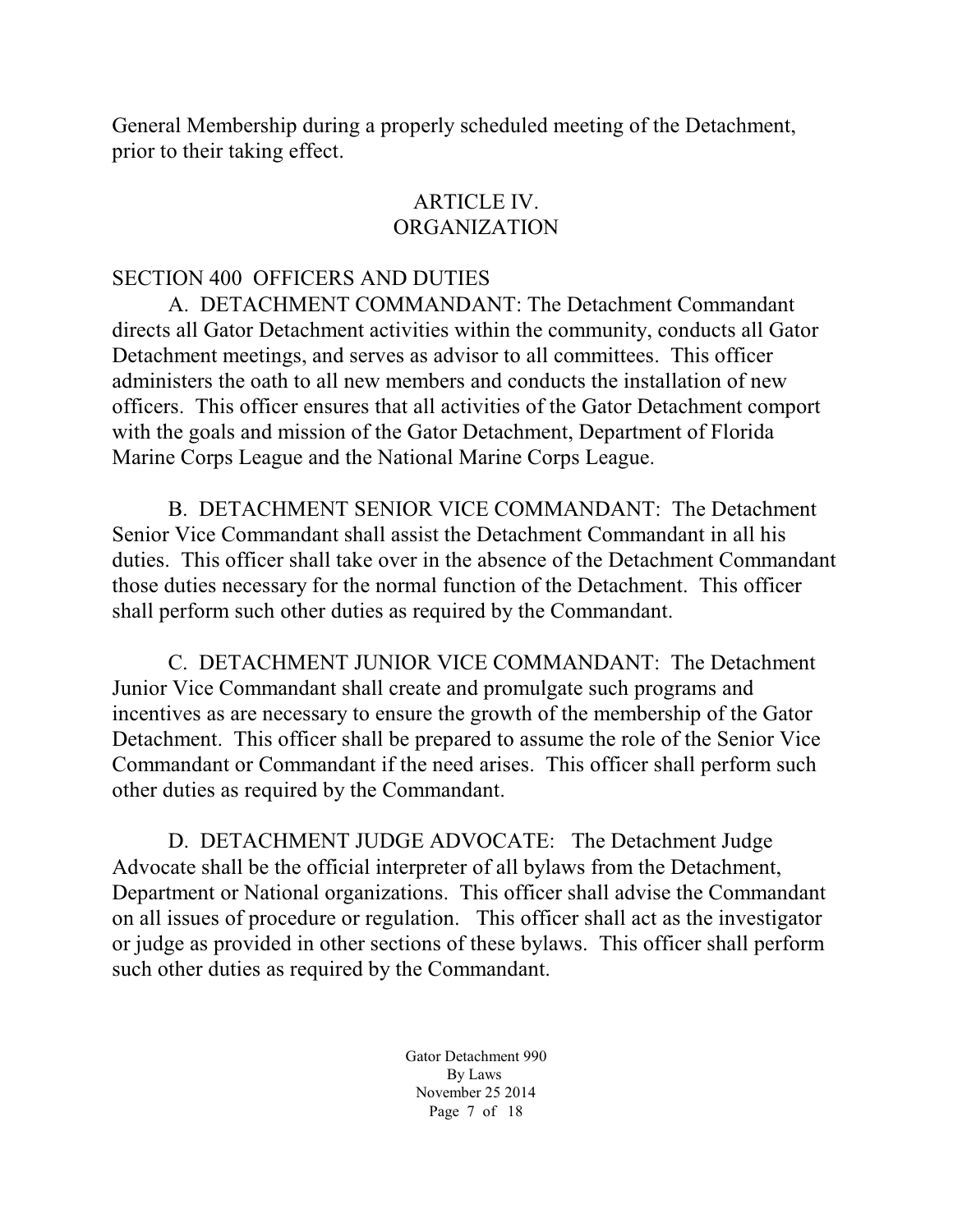E. DETACHMENT ADJUTANT: The Detachment Adjutant shall keep a true record of all meetings (minutes). This officer shall keep record of all correspondence of the Gator Detachment. This officer shall assist the Paymaster in compiling membership roles and records. This officer shall maintain a Table of Organization including all officers and committees. This officer shall perform such other duties as required by the Commandant.

F. DETACHMENT PAYMASTER: The Detachment Paymaster shall keep a true and accurate record of all monies received and dispersed by the Gator Detachment. This officer advises the Commandant on all financial matters. This officer maintains the bank account for the detachment. This officer maintains an accurate record of all member status as to the payment of dues and informs members when they have become delinquent in their dues. This officer performs such other duties as the Commandant may direct.

G. DETACHMENT CHAPLAIN: The Detachment Chaplain shall perform all duties as prescribed in ritual and take an active part in all funeral and memorial services in which the detachment participates. This officer shall provide the spiritual leadership for the detachment and performs such other duties as the Commandant may direct.

H. DETACHMENT SERGEANT-AT-ARMS: The Detachment Sergeant at Arms will preserve order and decorum at all meetings and gatherings of the Gator Detachment. This officer will perform all ritualistic duties required and such other duties as the Commandant may direct.

# I. PAST DETACHMENT COMMANDANT

1. Jr. Past Commandant. Shall be appointed by the present Detachment Commandant and may be either the immediate past Detachment Commandant or any past Detachment Commandant and he/she will serve as a member of the Board or Trusties for a period of one year.

2. If there is no past Detachment Commandant to fill the Jr. Past Commandant position, then the Detachment Commandant, with the advice and consent of the Board of Trustees may appoint any regular member, in good standing, to serve on the Board of trustees.

> Gator Detachment 990 By Laws November 25 2014 Page 8 of 18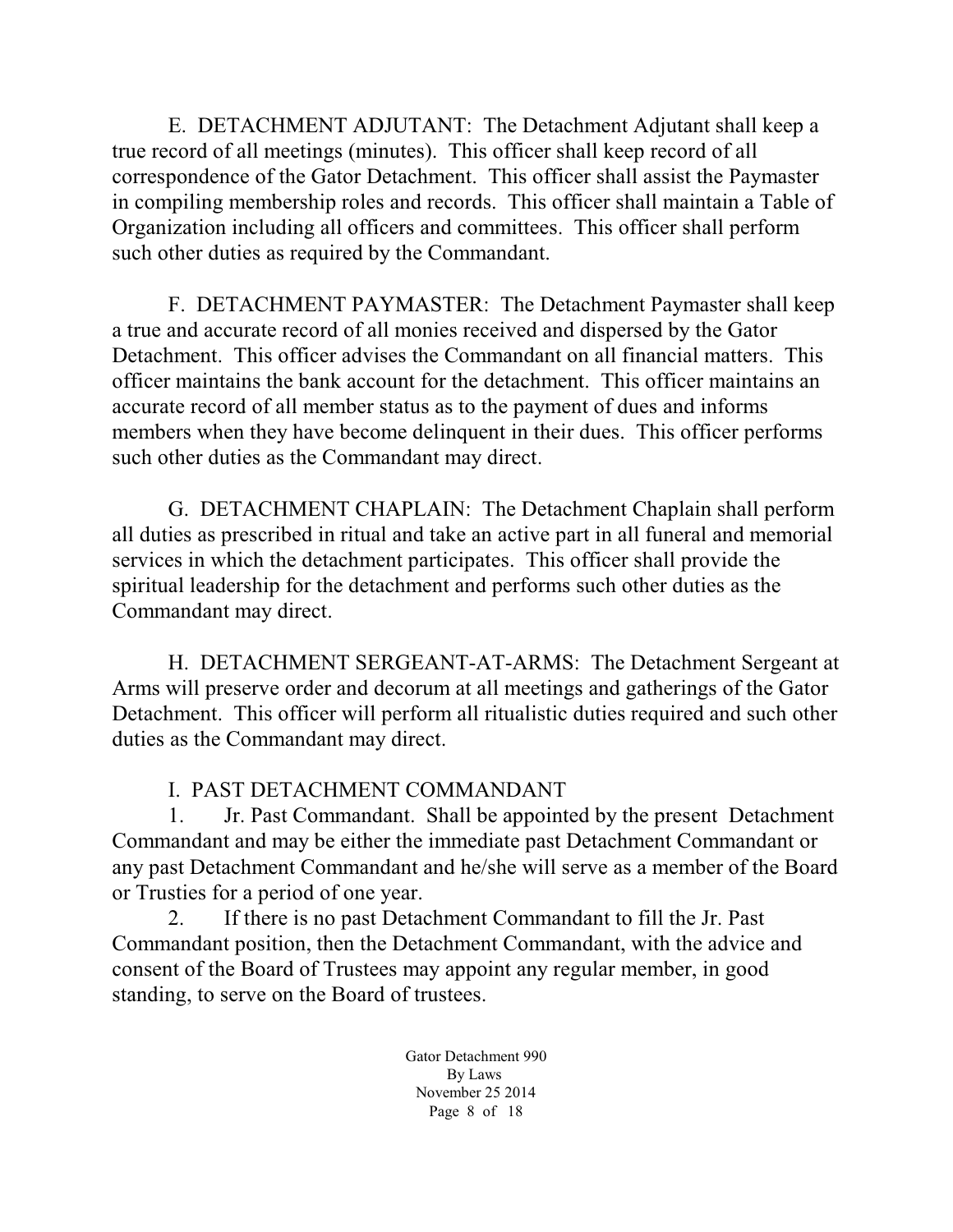J. DETACHMENT HISTORIAN: The Detachment Historian maintains a continuous historical record of the Gator Detachment including all significant events. The historical record should contain pictures, video or sound recordings when available.

K. DETACHMENT QUARTERMASTER: The Detachment Quartermaster shall assist in the procurement of uniform items and other material as required by the Gator Detachment and its members. This officer shall perform other duties as directed by the Detachment Commandant.

L. DETACHMENT PUBLIC AFFAIRS OFFICER: This officer will direct all liaison efforts with the media. This officer shall instruct all other members on proper dealings with the press.

#### SECTION 410. ELECTION OF OFFICERS

A. ELIGIBILITY: Any regular member in good standing may hold elected office.

B. TERM OF OFFICE: Elected Officers shall serve a term of one year commencing on the date of Installation of the Detachment Officers, remaining in office until relieved by the next Installation of Officers.

C. TERM LIMITS: Officers holding elected office may be reelected for a second term by simple majority of the members present at a properly scheduled meeting of the General Membership at which a quorum is present. Officers serving a third or later consecutive term may only serve another term if elected by a vote of 75% of the membership present at a properly scheduled meeting of the General Membership at which a quorum is present.

D. NOMINATIONS: To run for election a candidate must be nominated by another regular member in good standing. A nominating committee may be formed by the Commandant, usually chaired by a Past Commandant. Nominations shall be from the floor of the meeting during new business. Nominations may also be submitted in writing to the Detachment Judge Advocate to be entered by him or

> Gator Detachment 990 By Laws November 25 2014 Page 9 of 18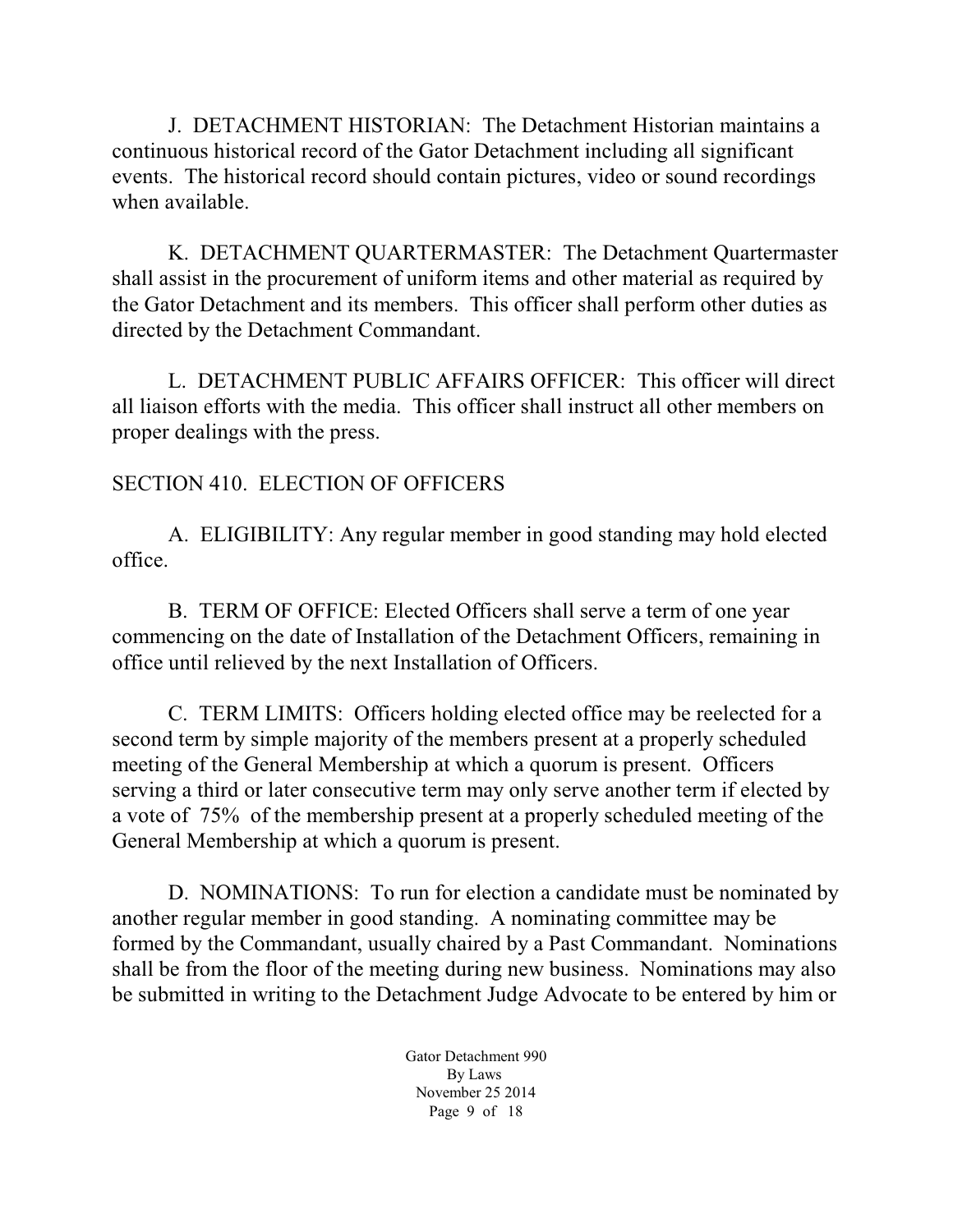her at the general meeting. Such written nominations to the Detachment Judge Advocate must be received by the Detachment Judge Advocate prior to the general meeting where they will be presented or they will be considered invalid due to lack of timely submission. All nominations shall be accepted by the nominee from the floor during the meeting of the General Membership where the nomination has been made.

- E. ELECTED OFFICES: The following officers are elected each year:
- 1. DETACHMENT COMMANDANT
- 2. DETACHMENT SENIOR VICE COMMANDANT
- 3. DETACHMENT JUNIOR VICE COMMANDANT
- 4. DETACHMENT JUDGE ADVOCATE
- F. SEQUENCE OF ELECTIONS:

1. Nominations: Nominations shall made during the January general membership meeting. At this time nominees shall be allowed to make a short statement of their position or intent to the general meeting. The Adjutant will ensure that each nominee is a member in good standing and that the nominee consents to serve if elected. At the February general membership meeting, any final nominations may be taken prior to the beginning of the election process. Once again the Adjutant will ensure all nominees are in good standing and will serve if elected.

2. Elections for Officers will be held annually at the February meeting of the General Membership at which a quorum is present.

3. Elections:

(a). The election will be performed by a Past Detachment Commandant, a Department Officer or the Detachment Commandant.

(b). For any contested elections, this Election Officer will invite three members in good standing to assist. The vote may be conducted using a simple voice vote. If a voice vote is taken, the assisting members must concur that the voice vote satisfied the voting requirement of a majority (or 75% majority if needed.) If a voice vote is determined to be inconclusive, the Election Officer will conduct either a vote by show of hands or a paper ballot vote. The method is left to the discretion of the Election Officer. The assisting members must confirm the results of the vote.

> Gator Detachment 990 By Laws November 25 2014 Page 10 of 18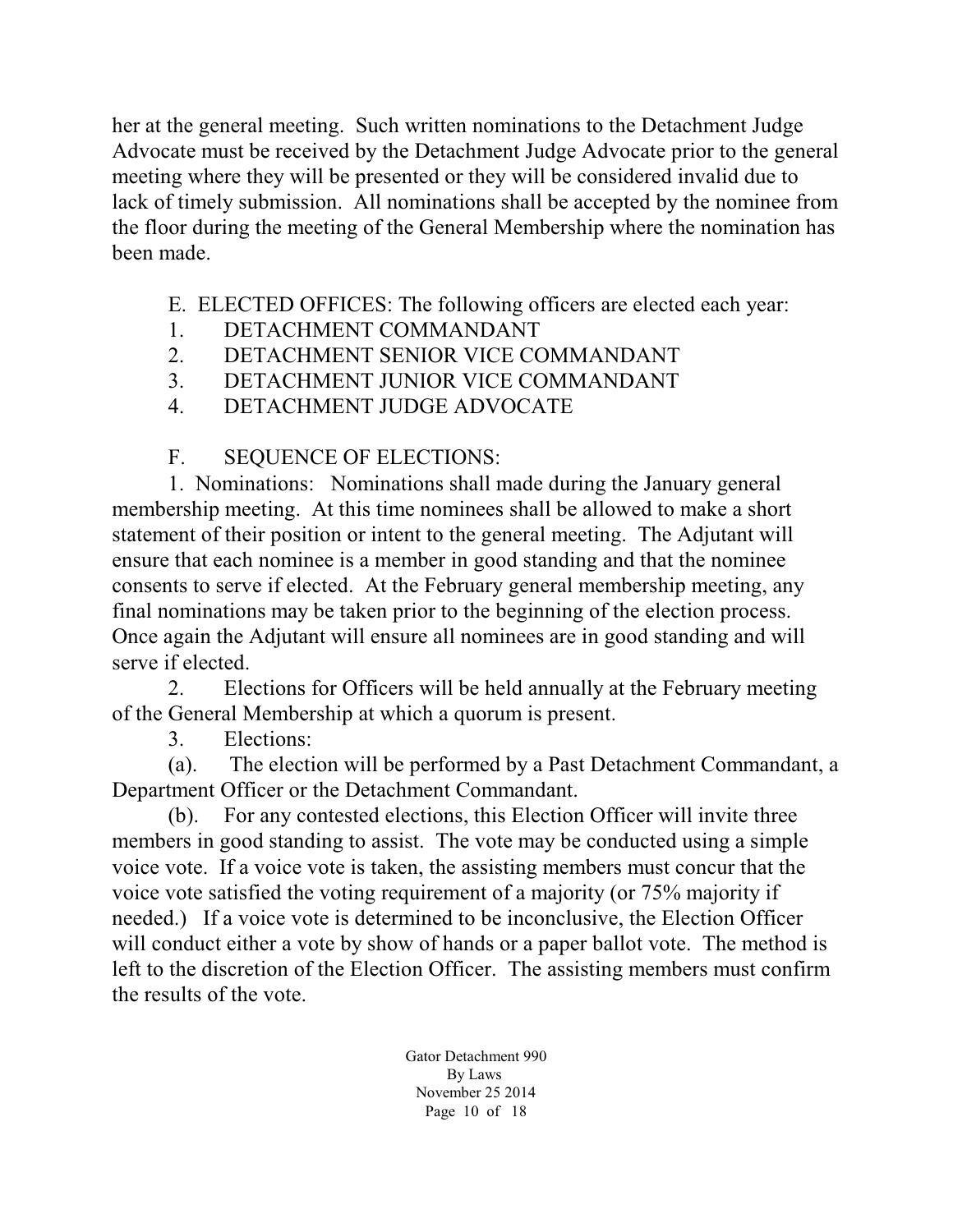(c). For uncontested elections, the Election Officer will submit the sole nominee for each position to the Detachment Adjutant, who will record the sole nomination and then cast one unanimous vote for the nominee. The Election Officer will then announce the nominee has been elected by acclamation.

(d). Voting.

(1). Only regular members, in good standing, of the Gator Detachment 990 of the Marine Corps League may vote in the election of officers.

(2). No new members may be sworn in during the same meeting as the election of new officers.

(3). A quorum of 10 regular members, in good standing, of the Gator Detachment 990 of the Marine Corps League must be present at the meeting of the membership to conduct an election of officers.

- (4). Absentee or proxy voting will apply as addressed in section 300 herein.
- 4. Installation of elected officers:

Officers shall be installed during the next general membership meeting following the election meeting. The Installation will be conducted by a Past Commandant, a Department Officer, or the Detachment Commandant. The installation shall be conducted in accordance with policies and procedures of the National By Laws and Administrative Procedures.

5. Report of installation:

Must be forwarded to the Department Adjutant no later than 15 days after the installation of officers with sufficient copies as prescribed by the Department Bylaws and Administrative Procedures.

Section 420 APPOINTED OFFICERS

A. The following officers shall be appointed by the Detachment Commandant, with the advice and consent of the Board of Trustees. Appointments are made for each election term. These officers serve at the pleasure of the current Detachment Commandant.

- 1. DETACHMENT ADJUTANT
- 2. DETACHMENT PAYMASTER
- 3. DETACHMENT CHAPLAIN
- 4. DETACHMENT SERGEANT-AT-ARMS

Gator Detachment 990 By Laws November 25 2014 Page 11 of 18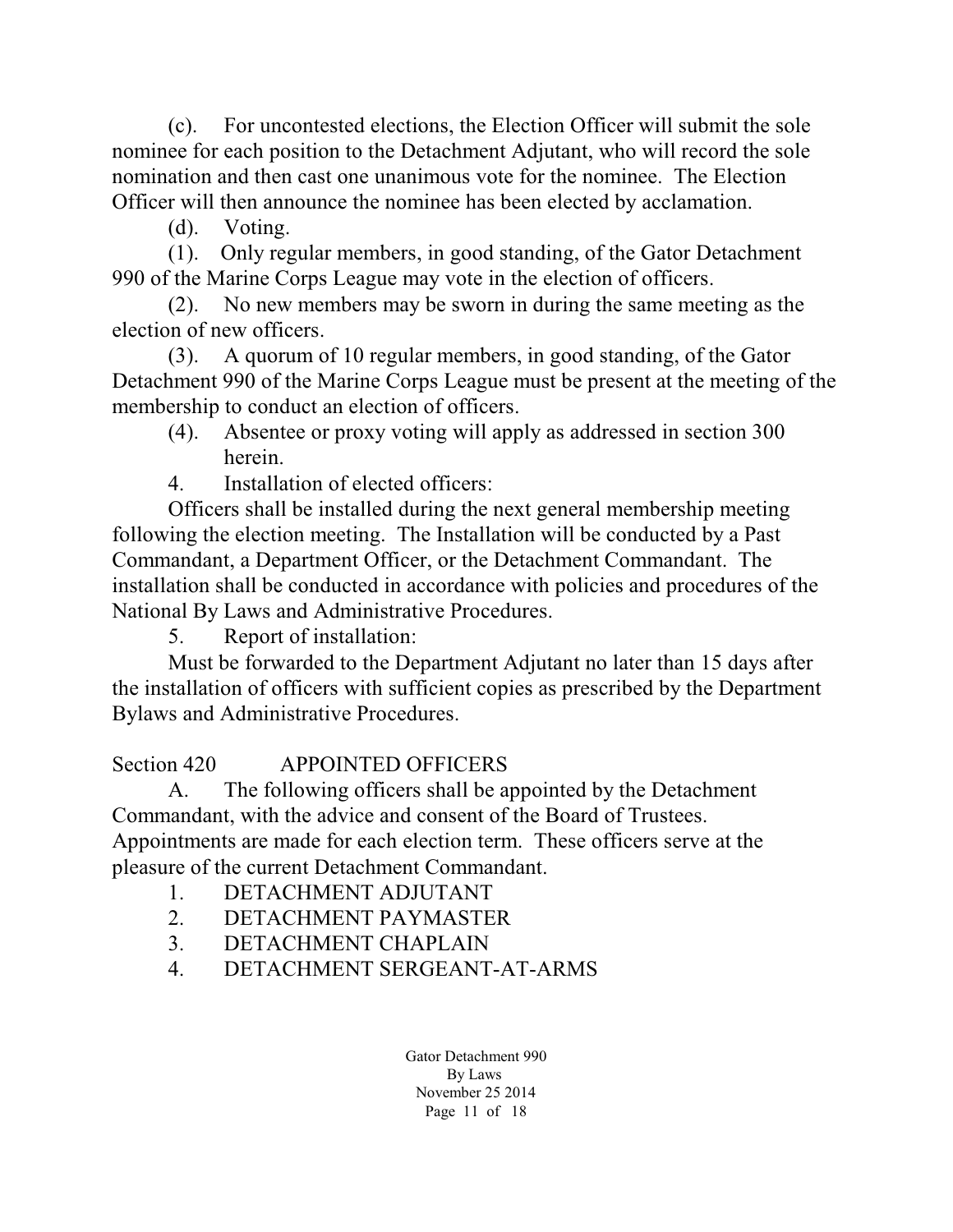B. The following officers may be appointed by the Detachment Commandant, with the advice and consent of the Board of Trustees. Appointments are made for each election term. These officers serve at the pleasure of the current Detachment Commandant

- 1. DETACHMENT HISTORIAN
- 2. DETACHMENT QUARTERMASTER
- 3. DETACHMENT PUBLIC AFFAIRS OFFICER
- 4. ANY OTHER APPOINTED OFFICER DEEMED APPROPRIATE

# SECTION 440 BOARD OF TRUSTEES

The Board of Trustees shall consist of the elected officers and the most recent Past Commandant. The Board of Trustees provides oversight to the Gator Detachment. Where legally binding decisions are required, each Board Member shall have an equal vote except as otherwise provided for in these bylaws and those of the National Marine Corps League.

#### SECTION 450 COMMITTEES

A. STANDING COMMITTEES: From time to time it may be necessary to establish permanent committees. As the need arises, such committees may be established by recommendation of the Detachment Commandant with concurrence of the Board of Trustees. Such standing committees shall have an elected officer as Chairman. The committee members shall serve at the pleasure of the Detachment Commandant and may be removed by petition to the Board of Trustees.

B. SPECIAL COMMITTEES: From time to time it may be necessary to establish non-permanent committees. As the need arises such committees may be established by the Detachment Commandant with the advice and consent of the Board of Trustees, and with the Chairmen appointed at the time of establishment. These committees will remain in place until their function is completed. The chairman and committee members shall serve at the pleasure of the Detachment Commandant and may be removed by petition to the Board of Trustees.

C. BIRTHDAY BALL COMMITTEE: There shall be a permanent Birthday Ball Committee.

> Gator Detachment 990 By Laws November 25 2014 Page 12 of 18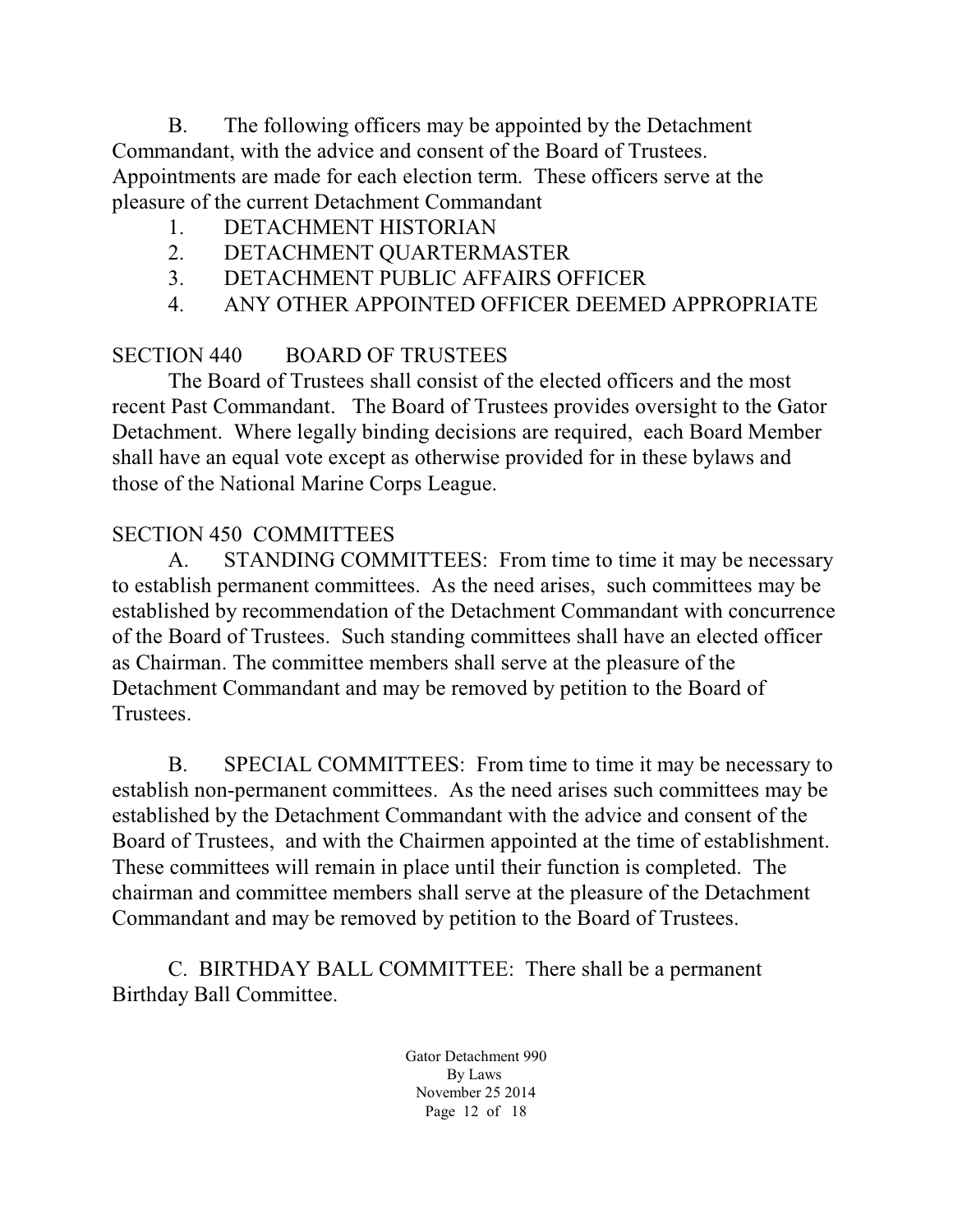1. MEMBERSHIP: Its membership shall in include, at a minimum, a Chairman, the Past Commandant, the Detachment Paymaster and the Present Commandant. Other members may be appointed as required.

2. DUTIES: They will ensure a proper location is selected, all reservations, printing, ticketing and other arrangements are completed in a timely manner.

3. POWERS: The Birthday Ball Committee shall be empowered to make commitments for the Gator Detachment as to reservations of location and all other expenses reasonably associated with the Birthday Ball.

4. BUDGET: The Birthday Ball Chairman is accountable to the Commandant and the detachment for responsible use of detachment funds in providing a birthday ball celebration. The Chairman will consult with the Commandant on all expenses

D. MARINE OF THE YEAR SOCIETY.

1. The membership of the Detachment Marine of the Year Society shall consist of all past recipients of the Detachment Marine of the Year Award.

2. Members of the Detachment Marine of the Year Society must be current members in good standing of the Marine Corps League and the Gator Detachment 990.

3. Members of the Detachment Marine of the Year Society shall meet as necessary to review all nominations for the next Detachment Marine of the Year award.

4. The Detachment Marine of the Year Society shall follow and be guided by the National By Laws and Administrative Procedures and the Department By laws and Administrative Procedures.

5. The membership of the Detachment Marine of the Year shall consist of a minimum of three members. If there does not exist enough qualified members of the detachment to form a Detachment Marine of the Year Society, then the Detachment Commandant shall appoint the Detachment Senior Vice Commandant to form a committee to select the next Detachment Marine of the Year nominee to be presented to the Detachment membership for a vote. If after appointing the Senior Vice Commandant to the Committee, there still does not exist three (3) members, the Detachment Vice Commandant shall then solicit additional members to serve as the society.

> Gator Detachment 990 By Laws November 25 2014 Page 13 of 18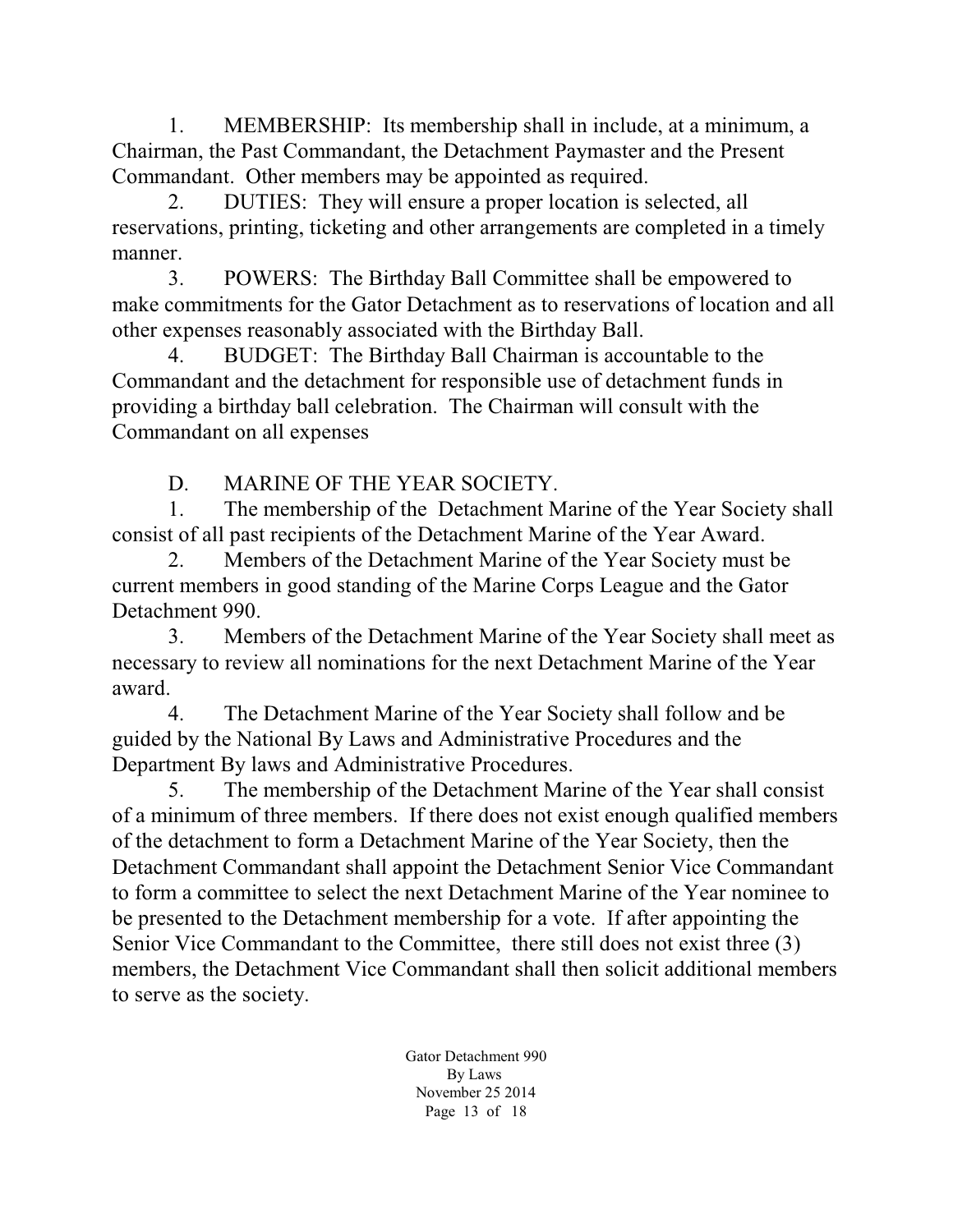6. The Detachment Marine of the Year nominee shall be presented to the Detachment for an up or down vote at a regularly scheduled meeting of the Detachment, as required by the National Marine of the Year Society requirements. This vote shall take place at such a time that will allow the Detachment Marine of the Year to be nominated as the Detachment's candidate for Department Marine of the Year.

7. The Detachment Commandant shall not be a member of the Detachment Marine of the Year Society solely by virtue of his being Detachment Commandant.

### SECTION 460 REMOVAL OF OFFICERS AND COMMITTEE CHAIRMEN:

A. Once an individual has been accepted a member in good standing by the Detachment membership, that member may not be removed from the Detachment rolls except for cause or by that member requesting transfer.

B. Any elected or appointed officer who has three (3) consecutive unexcused absences from properly called meetings of the Detachment or The Board of Trustees or a total of five (5) unexcused absences during the term of said officer, the officer may be removed by the Detachment Commandant, with the advice and consent of the Board of Trustees, for abandoning the office. This may be accomplished without the necessity of a formal Petition for Removal.

C. If any member in good standing has a grievance against a Detachment Officer they may file such with the Department Judge Advocate. Such grievance shall be filed using the procedures outlined in the National By Laws and Administrative Procedures. The grievance shall also be copied to the respondent, the Department Commandant and the National Judge Advocate.

D. If any member in good standing has a grievance against a Detachment member they may file such with the Department Judge Advocate. Such grievance shall be filed using the procedures outlined in the National By Laws and Administrative Procedures. The grievance shall also be copied to the respondent, the Department Commandant and the National Judge Advocate.

# SECTION 470 VACANCY OF ELECTED OFFICE.

Should the office of the Detachment Commandant or the Senior Vice Commandant become vacant, shall be filled by the next junior elected officer. The Judge Advocate does not move up. The Commandant, with the consent of the

> Gator Detachment 990 By Laws November 25 2014 Page 14 of 18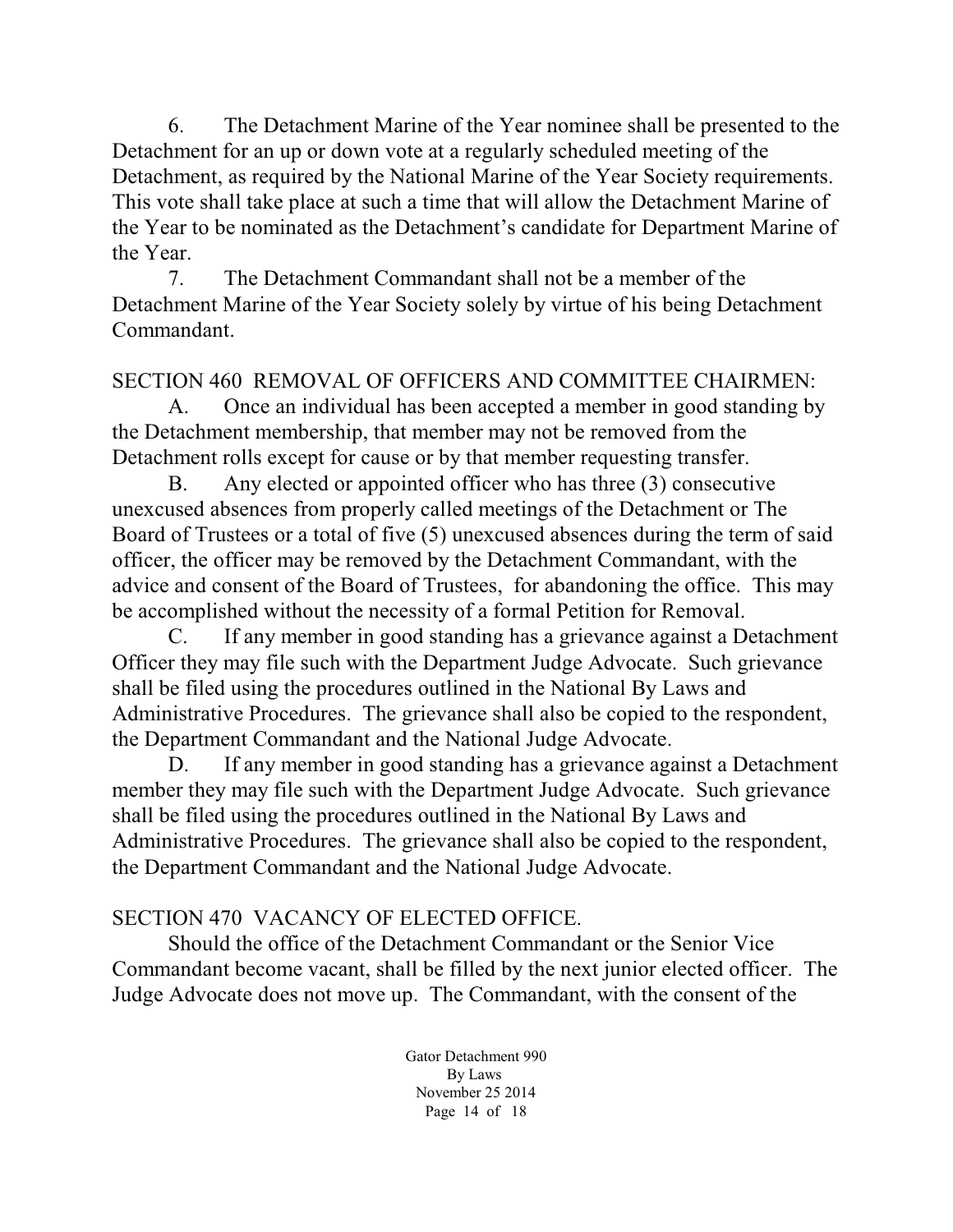Board of Trustees, shall appoint a regular member, in good standing, to fill the vacated position of the Jr. Vice Commandant or the Judge Advocate to serve for the remainder of the term of the vacancy.

#### SECTION 480 MEMBERSHIP:

A. TYPES OF MEMBERSHIP: The Gator Detachment is solely responsible for establishment of its own membership. Membership requirements will be in accordance with National Marine Corps League by-laws. For definitions, rights and responsibilities of each membership category refer to section 600 of the National Bylaws.

- 1. REGULAR MEMBERSHIPS
- 2. LIFE MEMBERSHIPS
- 3. MEMBERS AT LARGE
- 4. DUAL MEMBERSHIP
- 5. ASSOCIATE MEMBERSHIP

B. RELEASE OF MEMBERSHIP INFORMATION: Membership information is PROPRIETARY INFORMATION for the exclusive use of administering the Detachment. The Detachment membership listing may not otherwise be sold, leased, copied, loaned, assigned, given or used without express permission, in writing, from the Board of Trustees prior to such use being granted.

C. APPLICATIONS: Applications for membership must be forwarded to the National Headquarters, as specified in the Department and National Marine Corps League By Laws and Administrative Procedures. Any member may sponsor an applicant as a prospective member. Once the applicant is verified as eligible by an officer the sponsor will introduce the applicant to the membership at a general meeting. If a quorum is present a vote will be taken to admit the applicant. A simple majority vote of the quorum will suffice to allow the new membership.

D. ELIGIBILITY: An applicant for membership in the Gator Detachment 990 of the Marine Corps League shall comply with the requirements for membership, as spelled out in Article Six of the National Bylaws to the Marine Corps League. Any applicant shall be able to prove that they have served

> Gator Detachment 990 By Laws November 25 2014 Page 15 of 18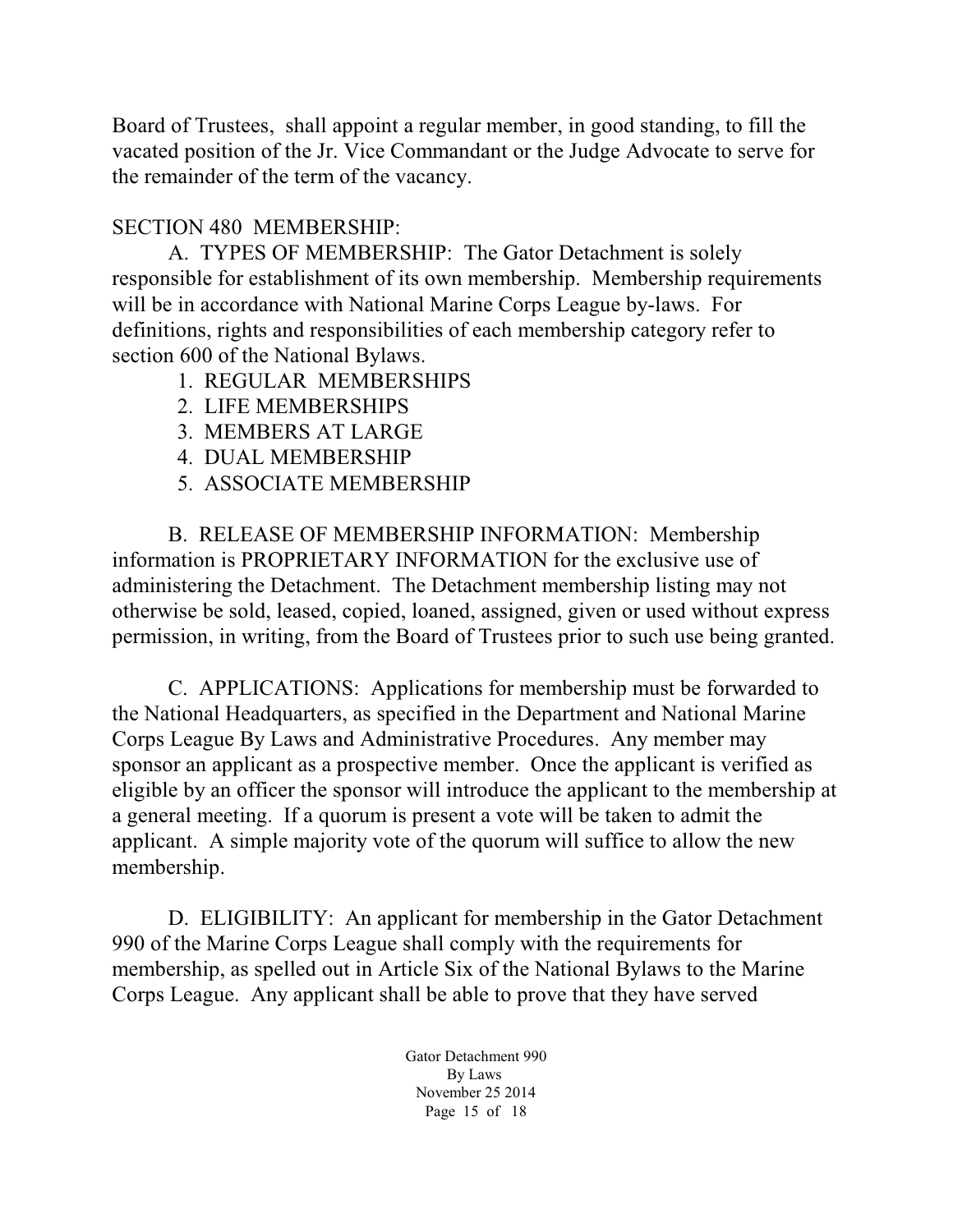honorably as defined in Section 600 of the National Bylaws and Administrative Procedures of the Marine Corps League prior to being accepted for membership buy the Detachment. A current DD 214 or other appropriate document must be inspected by a Detachment Officer prior to the swearing in by the Detachment Commandant.

E. GOOD STANDING - A member is in good standing when his or her dues are paid and current, and is not subject to discipline from any MC League organization.

F. DELINQUENT MEMBERS - Any member owing dues to the National, Department or Gator Detachment is delinquent and loses all rights and privileges of a member in good standing. No transfer of members may be made when they are delinquent.

G. TRANSFER OF MEMBERS - The Detachment transferring a member to another Detachment will provide writing acknowledgment of that members good standing to the new detachment.

H. INELIGIBILITY - If there is a question as to eligibility of a member such question must be submitted in writing to the Detachment Commandant. The Detachment Commandant will assign the Detachment Judge Advocate to investigate the question of eligibility. If after such investigation it is found that the member is not eligible he or she will be dropped from the roles immediately and notice made in a timely manner to the department. If the question relates to a member at large the reasons for dismissal shall be forwarded in writing to the National Commandant. If the person being investigated is the Detachment Commandant the Senior Vice Commandant will handle the request. If the person being investigated is the Detachment Judge Advocate the Past Commandant will conduct the investigation.

I. MEMBERS RIGHTS - Members in good standing are eligible for all rights provided in these bylaws and all rights granted by the National and Department bylaws. Included in these rights is the right to be heard at meetings,

> Gator Detachment 990 By Laws November 25 2014 Page 16 of 18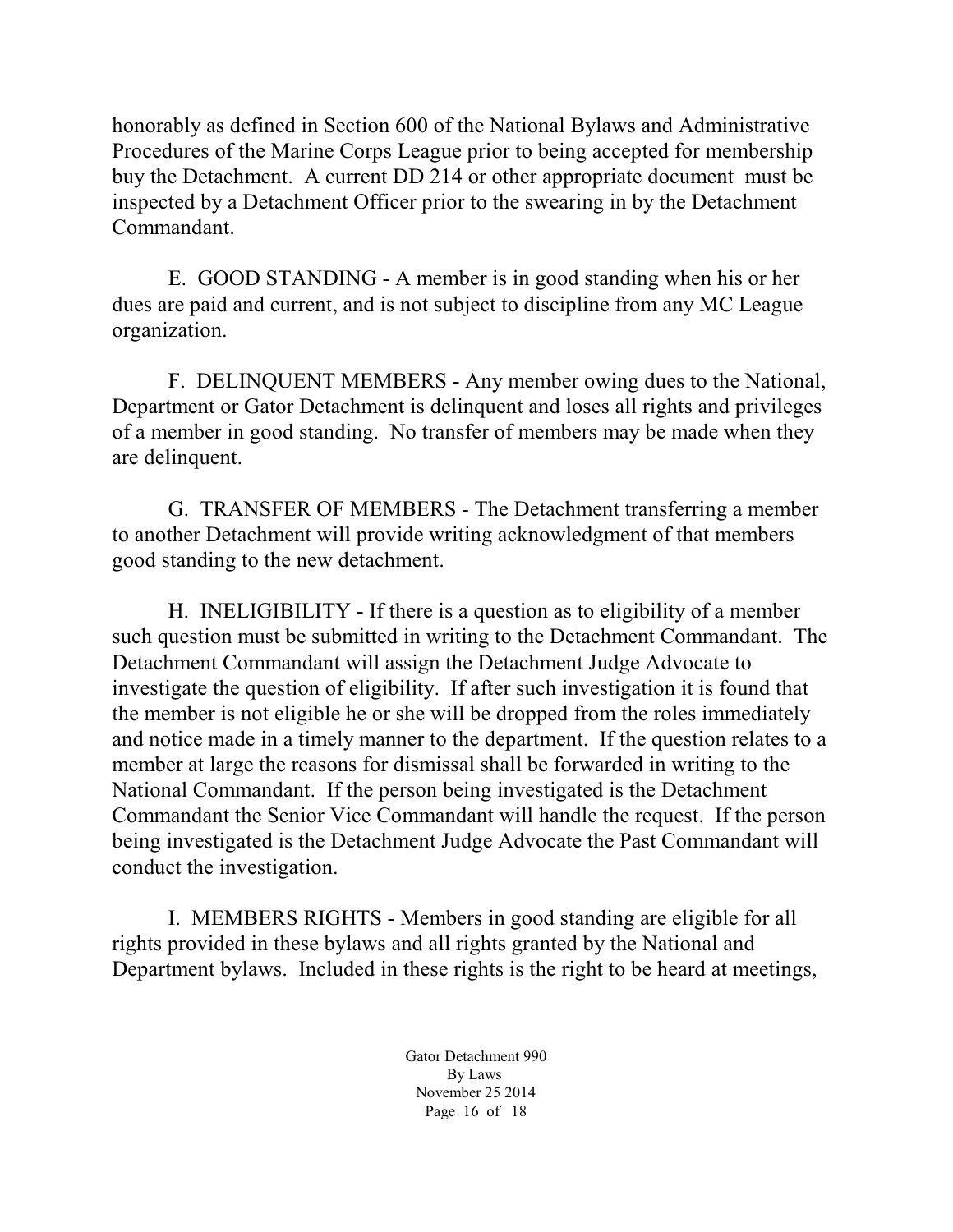to vote at elections and on issues, to wear the uniform and be accorded all honors of membership.

J. MEMBERS DUTIES - Members are required to comport themselves in a manner so as to bring credit upon themselves, the Marine Corps League and the United States Marine Corps. Members are required to help, to the best of their ability, any Marine in need or to serve their community, to the best of their ability, when a need arises.

#### ARTICLE V.

### COMMAND AND SIGNAL

SECTION 500. CHAIN OF COMMAND: The Gator Detachment of the Marine Corps League is part of the Department of Florida, Southeast Division and the National Marine Corps League.

#### SECTION 510. REPORTS

A. MAINTENANCE OF RECORDS: All reports shall be kept for a period of three years unless otherwise indicated. Records of historical significance may be kept indefinitely.

B. INSTALLATION OF OFFICERS - A report of Officers and installation must be forwarded to the Department Adjutant within 15 days of the installation. The report should include the date of installation, the names of the Officers installed with their addresses and phone numbers. The report should be signed by the Detachment Adjutant.

C. OFFICERS REPORTS - Officers will make reports as required. The Adjutant and Paymaster should be prepared to make reports each month at the General Membership Meeting. Such reports may be verbal as long as the Detachment Adjutant makes record in the minutes of the meeting.

D. COMMITTEE REPORTS - Committee Chairmen will provide reports as necessary. Such reports may be verbal unless otherwise directed by the Detachment Commandant.

> Gator Detachment 990 By Laws November 25 2014 Page 17 of 18